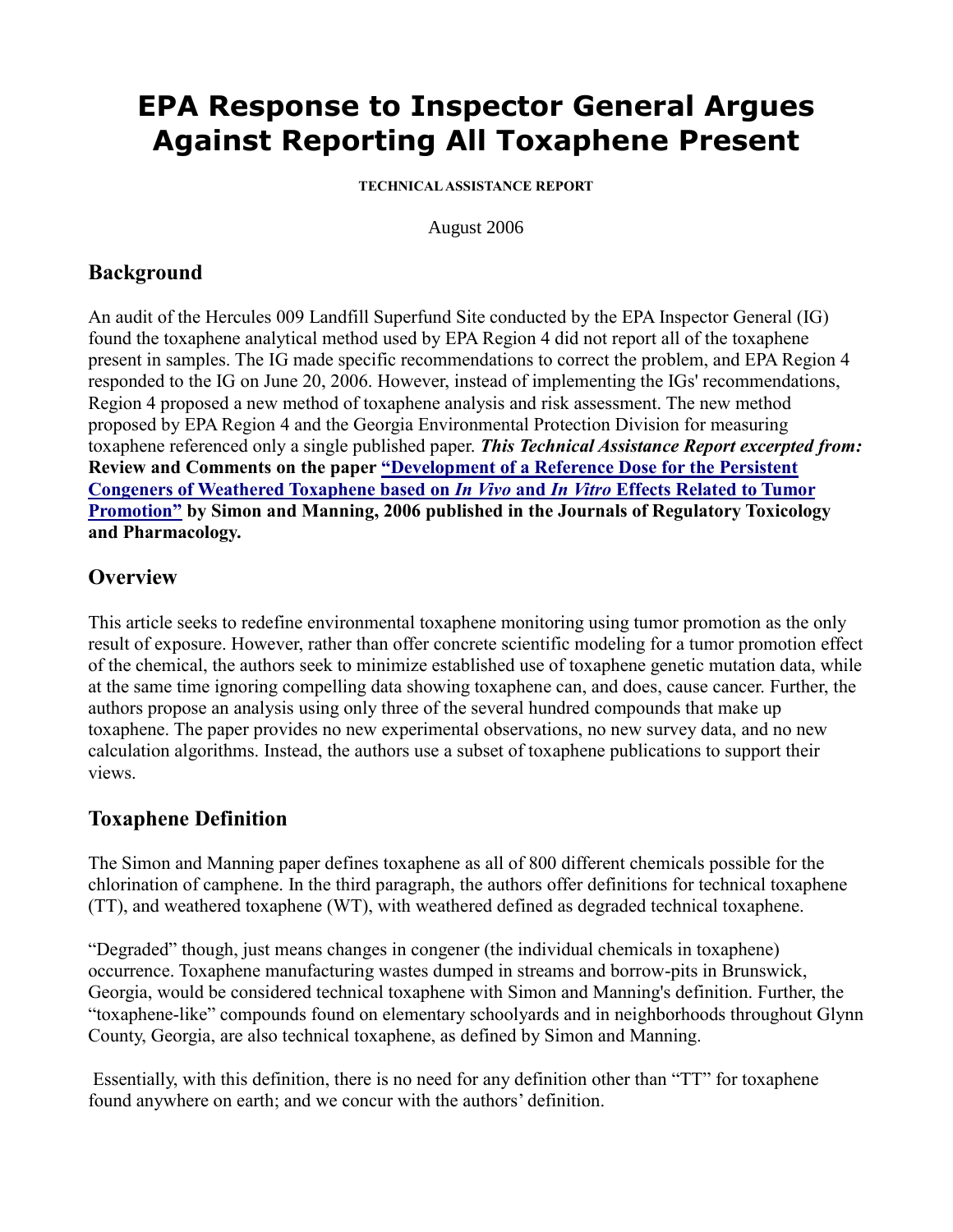#### **Model based on Tumor Promotion**

Simon and Manning argue that environmental toxaphene monitoring should be based on tumor promotion. The authors provided three arguments in support of their logic: lack of human mutagenicity; lack of significant developmental defects; and, carcinogenicity.

#### *Mutagenicity of Toxaphene*

The authors' statement regarding toxaphene genotoxicity - the ability to cause genetic damage - in humans is confused and lacking in logic. Carcinogenicity, the formation of tumors, is a complex subject. Typically, the process requires damage to cellular DNA - but not always. Some chemicals that participate in the cancer process are promoters, not initiators, in the sequence of tumor formation. Since science cannot always predict a chemicals' carcinogenicity, best practices require that, if any type of study points to potential genotoxicity, then the material is presumed genotoxic until proven otherwise.

The science proving that toxaphene is genotoxic in bacterial systems is compelling. TT is mutagenic in the Ames test, a widely-accepted bacterial test for quantifying DNA damage. Simon and Manning correctly note in their article that toxaphene induces Sister Chromatid Exchange (SCE) in higher cells under laboratory conditions. Visual microscopic damage to chromosomes, the organized complex of DNA and proteins within higher cells that is visible during cellular division, is a good indicator of genotoxicity. Two chromosome studies of potentially exposed workers were cited by these authors. One study of eight accidentally sprayed field workers found damage from the high toxaphene concentrations. Another study of agriculture workers handling toxaphene didn't find injury from routine exposure. Simon and Manning point to the inconsistency between the two field studies as proof there is ambiguity over toxaphene and chromosome damage. However, field studies of accidentally exposed workers are independent studies, not laboratory controlled studies, and each type exists separate from the other. There are no correlations within the studies between toxin dosages or between cohorts (age, sex, size, diet, etc.). There are unequal sample sizes; and no control on when and how chromosomes are derived from cells. Under these conditions the parameters are all variables; thus, one study cannot be used to refute the other, as Simon and Manning have done. Scientists have rules for comparing data sets. Simon and Manning ignore those rules to reach the conclusion they prefer.

#### *Developmental Effects of Toxaphene*

Both *in vitro* and *in vivo* (laboratory studies using isolated cells or whole animals, respectively) show that toxaphene causes developmental effects. There is no dispute among scientists that toxaphene changes the way organ systems develop in growing animals. Simon and Manning argue in section 2.1.2 of their paper that doses that induce developmental effects in the laboratory can be used as a not-toexceed level for toxaphene in the environment. We could not figure out, from the information provided, how they calculated safe dosages for toxaphene using the literature cited in their article.

#### *Toxaphene and Cancer*

Toxaphene is carcinogenic. *In vivo* studies show toxaphene causes cancer in laboratory animals. It is interesting and significant that Simon and Manning do not cite studies that show toxaphene is clearly carcinogenic. We restate these findings here: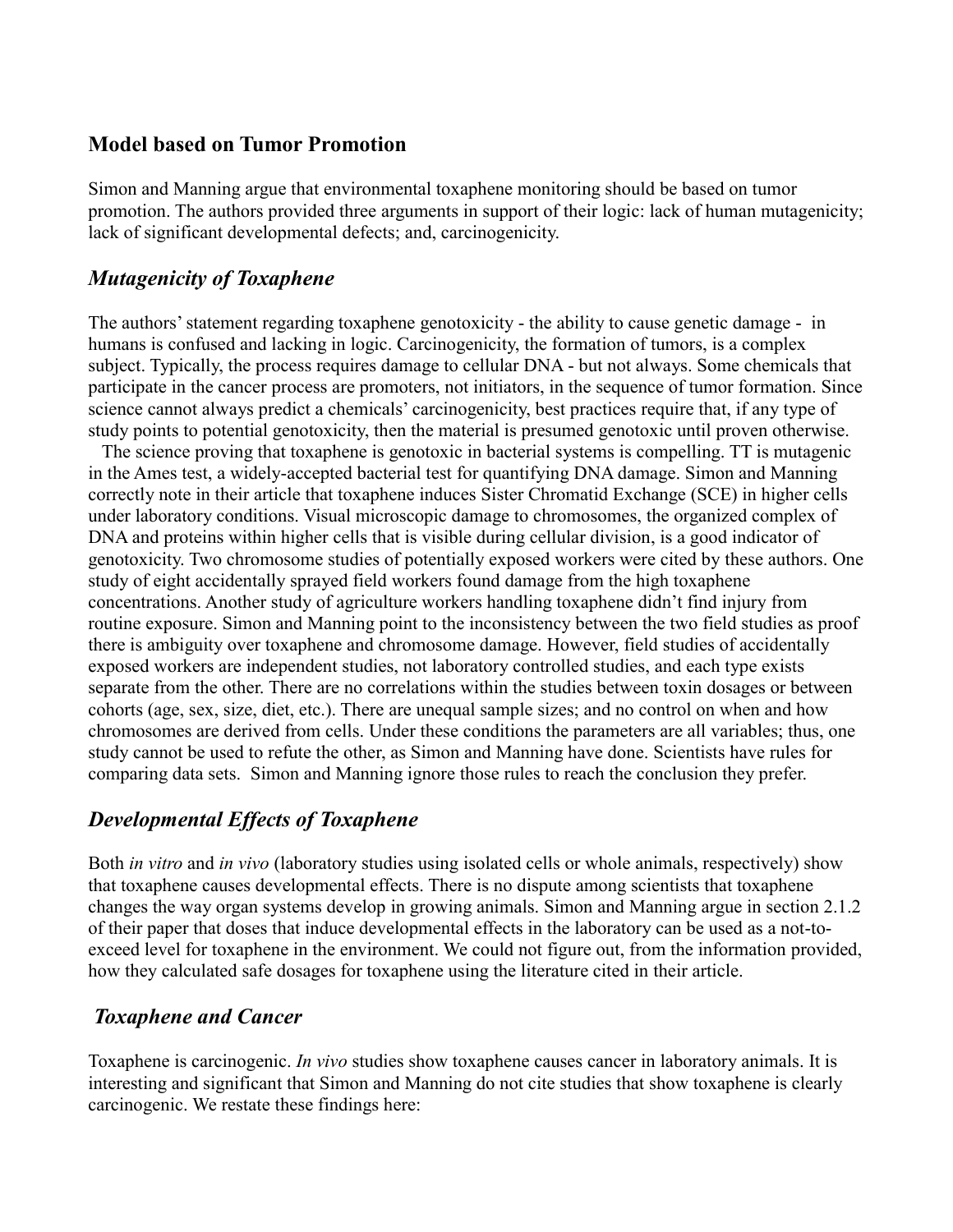"*Two long-term carcinogenicity bioassays with toxaphene have been performed in rats and mice with both species showing a carcinogenic response."*

"*A statistically significant dose-related increased incidence of thyroid tumors (adenomas and carcinomas) was seen in both male and female rats."*

"*A statistically significantly increased incidence of liver cancer in treated animals was observed and was dose-related*."

The only question is whether or not toxaphene also causes cancer in humans. Simon and Manning offer no models or observations that disprove or prove a link between toxaphene and human cancer. As already noted, toxaphene is mutagenic and, therefore, the potential to cause the mutations that lead to cancer is a possibility. Simon and Manning correctly note that toxaphene is a tumor promoter. Numerous studies using a variety of tools show that toxaphene acts to interrupt normal cellular communication, one definition of a tumor promoter.

Simon and Manning use data on breast cancer in Inuit women to support their model. The Inuit live in the circumpolar region and have a diet high in fish stocks; toxaphene is now found in fish tissues all over the earth.

Simon and Manning incorrectly infer that levels of toxaphene congeners observed in more recent times in the Inuit have always occurred. TT concentrations may have been higher, or lower, in the past. Inuits may be more, or less, at risk than the general population based on dietary, environmental, or genetic factors. That the Inuits' experience constitutes a proof of the authors' model is an extraordinary claim that requires extraordinary proof, and Simon and Manning offer no proof at all.

## ∑**3PC**

Simon and Manning chose three of the several hundred toxaphene compounds to base testing for environmental toxaphene: p-26, p-50, and p-62. More data and field surveys are needed to determine if these three compounds are indicative of dietary fish residues. For aquatic food chain and rain deposition (atmospheric reflux) these compounds may indeed prove useful for monitoring food stocks, after more data has been collected and evaluated. However, to make the leap from blood plasma levels caused by eating contaminated fish caught near the Arctic Circle, to soil cleanups in the southeastern U.S., is scientifically invalid.

We concur that the logic of the approach has merit: there may be a set of TT congeners that are especially indicative of the presence of TT in both TT standards and weathered or off-grade materials. However, the three selected by Simon and Manning are arbitrary at this junction when applied to soil cleanups; the authors offer no data, nor is there any in the literature.

Over the past dozen years, the Environmental Protection Agency's Office in Region 4, Atlanta, Georgia, has used an alternative method of testing. The so-called Toxaphene Task Force alternative methodology employed a subset of the toxaphene congeners occurring on a gas chromatograph. The EPA's Office of Inspector General has reviewed toxaphene methods used in Region 4 and found that the TTF method underreported toxaphene, and was not representative of the state-of-the-art in environmental testing. Simon and Manning's three-congener method looks curiously similar to the discredited TTF methodology. More science is needed before any conclusions can be drawn.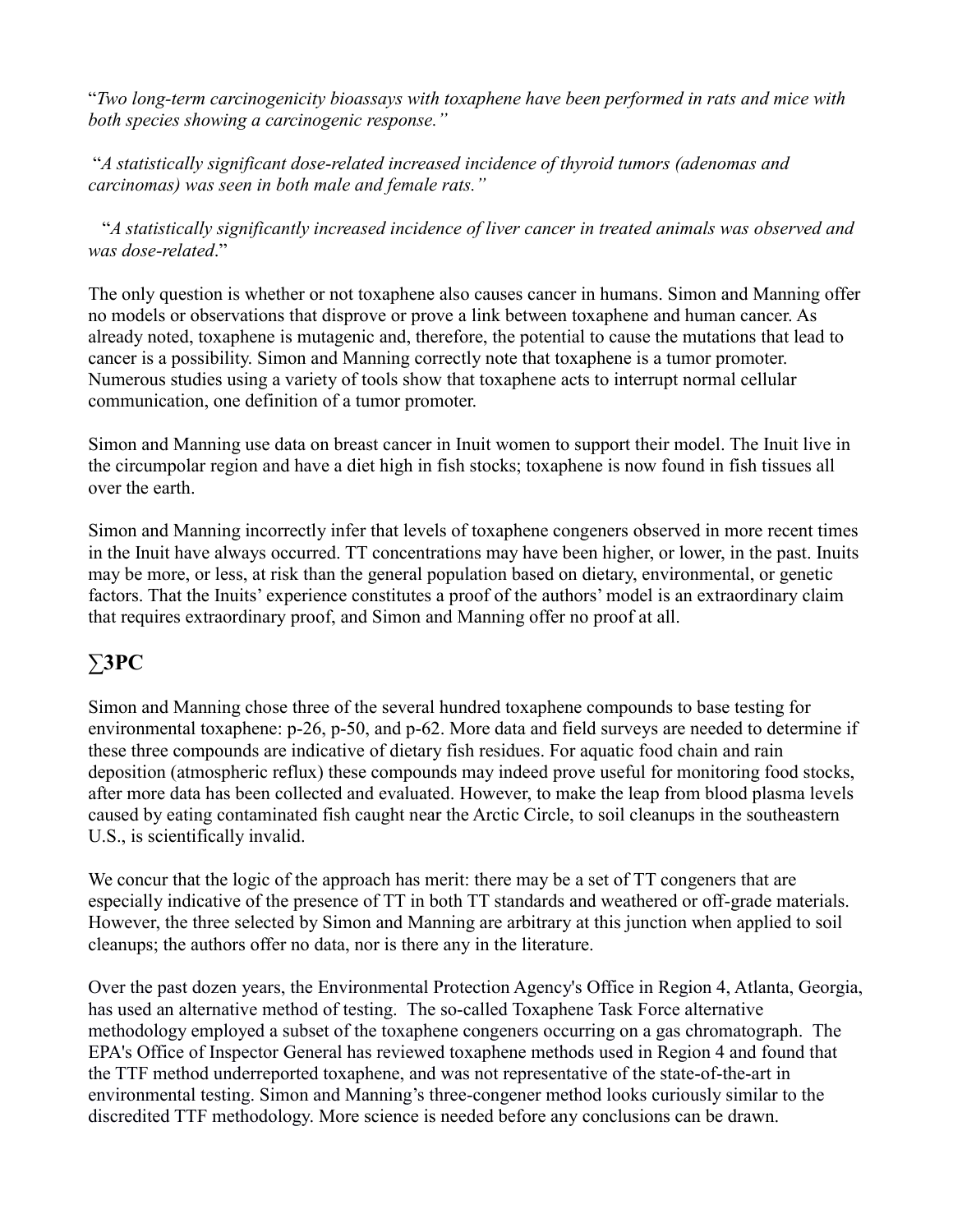#### **Summary**

It is not clear why tumor promotion is offered as an endpoint driving chromatographic analysis of samples. There is no controversy between experts regarding the mutagenicity or carcinogenicity of toxaphene. Toxaphene is mutagenic. Toxaphene causes cancer. Simon and Manning offer no argument for even needing to rely on tumor promotion for a reference dose.

There is no belief in the general scientific community that toxaphene is extraordinarily difficult to measure. The EPA's standardized Total Area method for measuring multi-component pesticides works. Gas chromatography negative ion mass spectroscopy works quite well.

Since there is no technological need for toxaphene analysis based on only three components, and no scientific rationale for using tumor promotion to drive that analysis, Simon and Manning propose a solution to a problem that doesn't even exist.

The Simon and Manning paper raises several issues related to analysis of environmental toxaphene. Unfortunately, the authors generalize, speculate, and infer to such a degree that meaningful conclusions cannot be drawn. One of greatest dangers in research is to assume what one is trying to prove. Assuming at the outset, that a particular conclusion should result, inevitably introduces bias in the conclusions. Such bias is evident in the Simon and Manning paper. The authors clearly state that just 3 of 800 toxaphene congeners can be used to determine the safety of soil at any cleanup site anywhere in the world.

"…*continued use of the more stringent toxicity assessment for technical toxaphene will result in inaccurate risk/hazard estimates and possibly unnecessary and overly costly cleanups."* (Section 4.3, last paragraph).

"More stringent toxicity assessments" refers to practices advocated by the EPA's Ombudsman. The authors argue that these three congeners are predictive regardless of the origin of the toxaphene, regardless of the form of environmental degradation, regardless of any extraction or instrument bias. In the process of selecting studies to support their view Simon and Manning ignored facts that disagree with their model.

Studies on the Inuit Indians do not exonerate TT as a potential source of carcinogenic chemicals. At this time, the numerous studies showing increases in breast cancer and other tumors in the Inuit have not been traced to a single source. Therefore, a contribution by TT to the overall cancer rate cannot be overruled. Further, this single endpoint cannot be the sole determining factor for soil cleanup in North America. Superfund law is based on multiple criteria: meets all laws; implementability; state acceptance, community acceptance; feasibility; reduction in toxicity, mobility, or volume; and, overall health of humans and the environment. Superfund criteria clearly state that it is the overall health of humans and the environment, not just humans, that must be considered. The authors have not shown that cleanup endpoints derived from humans near the artic circle could be protective for other species in North America. Without more hard physical data there is little difference between using the Region 4 Environmental Protection Agency's discredited Toxaphene Task Force (TTF) methodology and the model described in their paper.